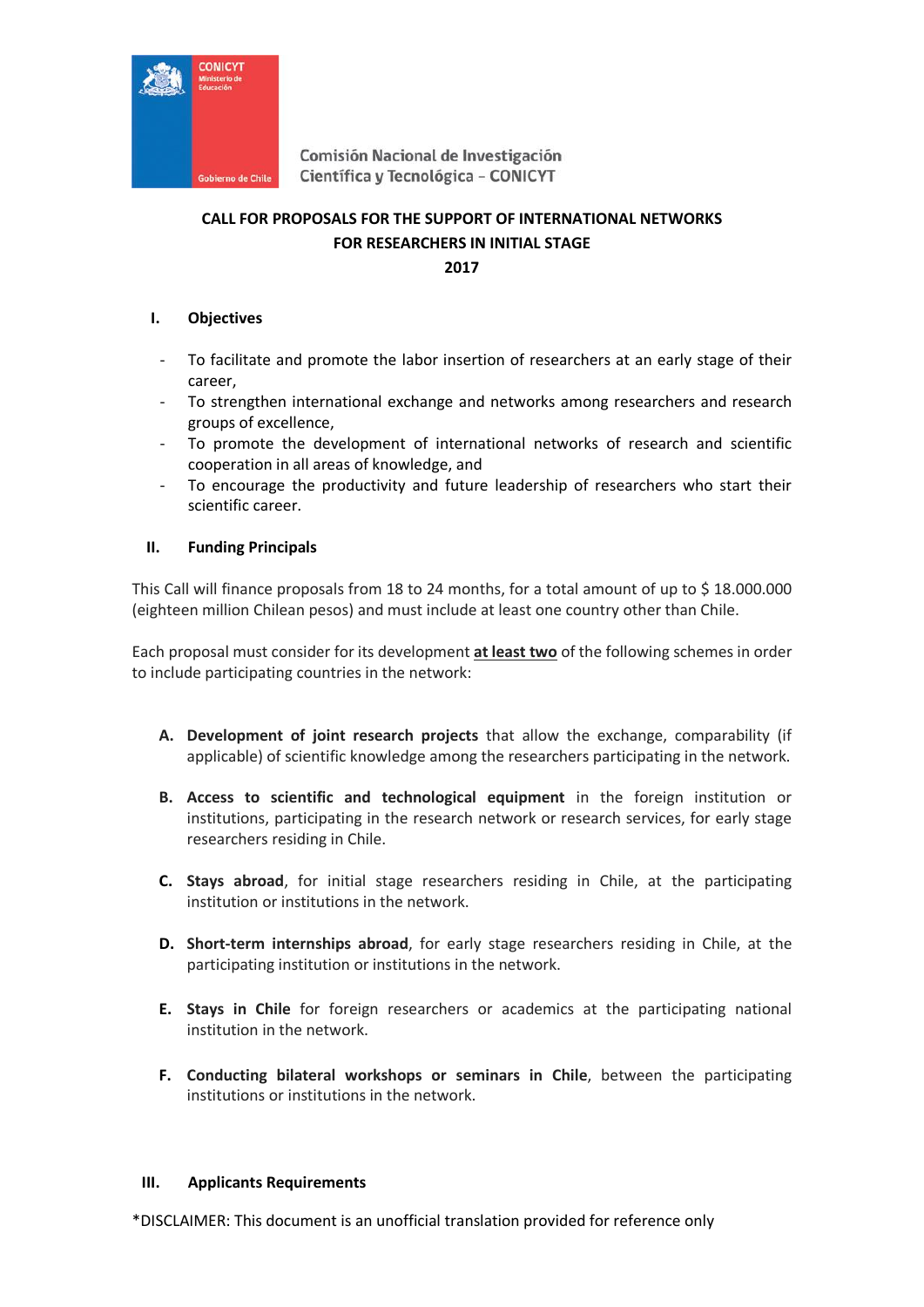

i. Applicants

Applicants may apply for this Call meeting any of the following requirements:

- PhD degree obtained up to 7 years prior to the closing of this call, or
- Health professionals with at least 3 years of university certification (primary specialty of at least three years and derived from at least two years) obtained up to 7 years prior to the closing of this call.

In the case of women researchers who have had children during this period, an additional year per child will be considered the maximum time required since they obtained their doctoral or postgraduate degree of primary specialty or derivative described above. Likewise, this prerogative will be granted to researchers who during the same period have been granted tuition or personal care as a protection measure, or under the provisions of articles 19 or 24 of Law No. 19,620 on adoption of minors in Chile. To access this benefit, it will be mandatory to attach an authorized copy of the decision of the court that granted you tuition or personal care.

# **IV. Partners**

It is expected to promote support for the development of international networks of scientific and technological cooperation with researchers of excellence without geographic exclusion. All projects must be submitted by the Principal Investigator and a Sponsoring Institution with legal status in Chile, in addition to at least one lead researcher abroad and at least one sponsoring institution in each country participating.

# **V. Research Topics**

This Call is open to all areas of knowledge.

# **VI. Duration of projects**

In terms of the project duration (implementation period), projects can last up a maximum of 18 to 24 months.

# **VII. Funding Scheme**

The resources allocated through this Call will be used to finance the proposed networking modalities, in accordance with what is established in point 3 of the call text, for which the maximum funding to be granted for the total execution period will be \$ 18.000.000 CLP -per project.

The items that can be financed in each modality and the associated restrictions are detailed in the following table: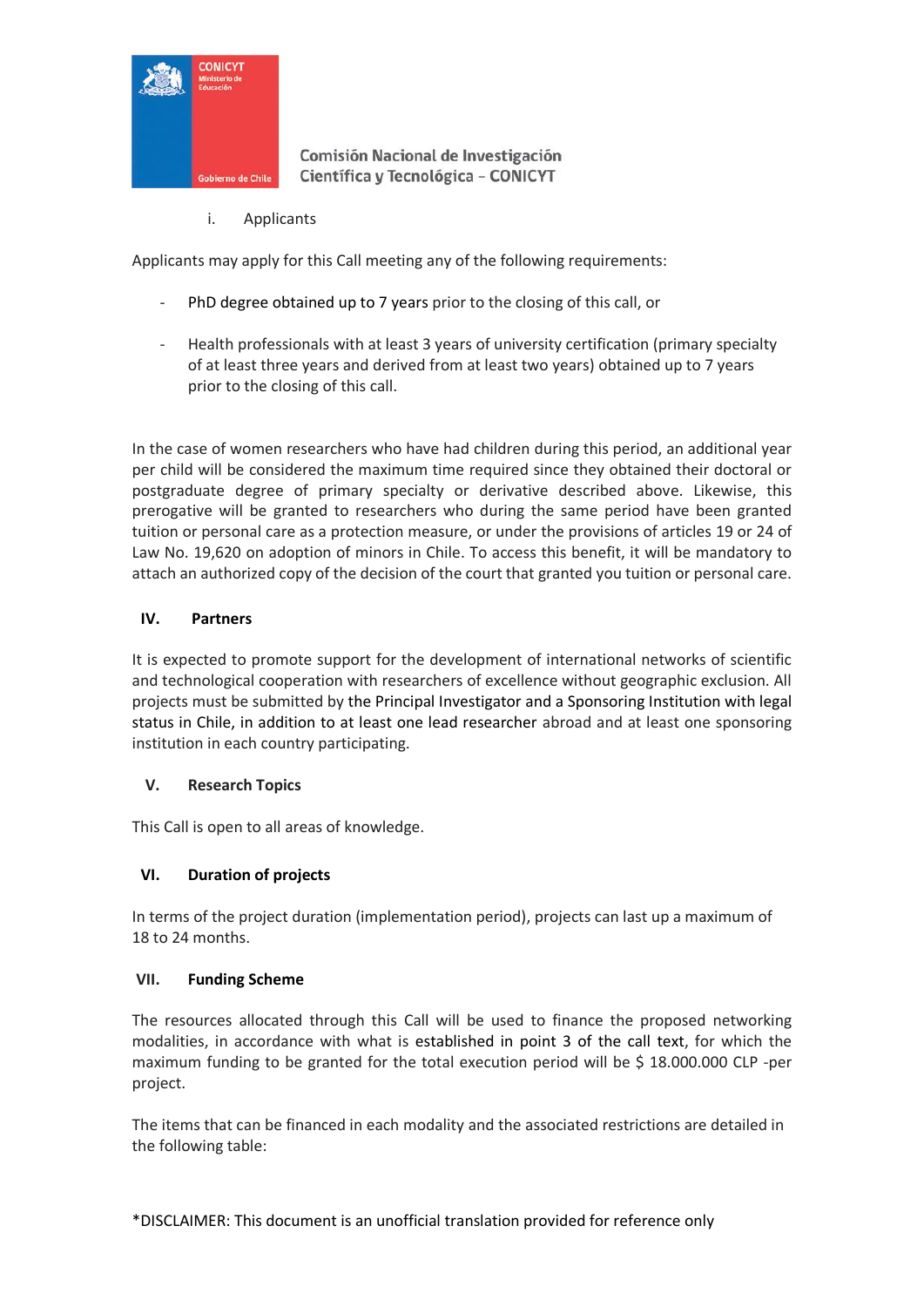

| <b>MODALITIES</b>                                                                                 | <b>ITEMS</b>                                                                            | <b>RESTRICTIONS</b>                                                                                                                                                                                                                                |
|---------------------------------------------------------------------------------------------------|-----------------------------------------------------------------------------------------|----------------------------------------------------------------------------------------------------------------------------------------------------------------------------------------------------------------------------------------------------|
| MODALITY A: Development of<br>joint research projects                                             | Part time worker                                                                        | Maximum budget sum: \$9.000.000 CLP                                                                                                                                                                                                                |
| <b>MODALITY B: Access to scientific</b><br>and technological equipment in<br>foreign institutions | Access to<br>scientific and<br>technological<br>equipment in<br>foreign<br>institutions | Maximum budget sum: \$10.000.000 CLP                                                                                                                                                                                                               |
| <b>MODALITY C: Stays abroad</b>                                                                   | <b>Travel tickets</b><br>Per diems                                                      | Economy class tickets<br>Per diems up to 15 days per person.<br>Maximum sum per person: \$75.000 CLP per day.                                                                                                                                      |
| <b>MODALITY D: Short-term</b><br>internships abroad                                               | <b>Travel tickets</b><br>Per diems                                                      | Economy class tickets<br>Maximum of 3 months per person.<br>Maximum sum per person: \$1,600,000 CLP a<br>month.                                                                                                                                    |
| <b>MODALITY E: Stays in Chile</b>                                                                 | <b>Travel tickets</b><br>Per diems                                                      | Economy class tickets<br>Maximum of 15 days per person.<br>Maximum sum per person: \$75.000 CLP per day.                                                                                                                                           |
| <b>MODALITY F: Conducting</b><br>bilateral workshops or seminars<br>in Chile                      | <b>Travel tickets</b><br>Per diems<br><b>Dissemination</b><br>and Seminars              | Economy class tickets<br>Per diems up to 5 days per person. (For foreign<br>participants and for residents in Chile from<br>regions other than the venue).<br>Maximum sum per person: \$75.000 CLP per day.<br>Maximum budget sum: \$8.000.000 CLP |

# **VIII. Application requirements**

- i. The proposal must be submitted by the Principal Investigator in Chile with the support of a sponsoring institution with legal status in Chile.
- ii. The proposal may be supported by one or more Associate National Sponsoring Institutions in Chile.
- iii. The research group should include at least 2 national researchers, so that, in addition to the Principal Investigator, the project must have an associate researcher - national researcher).
- iv. The project must include at least one foreign investigator from each country participating in the network.
- v. The proposal must consider at least 2 of the 6 types of schemes indicated in paragraphs 3 and 8 of the call text.